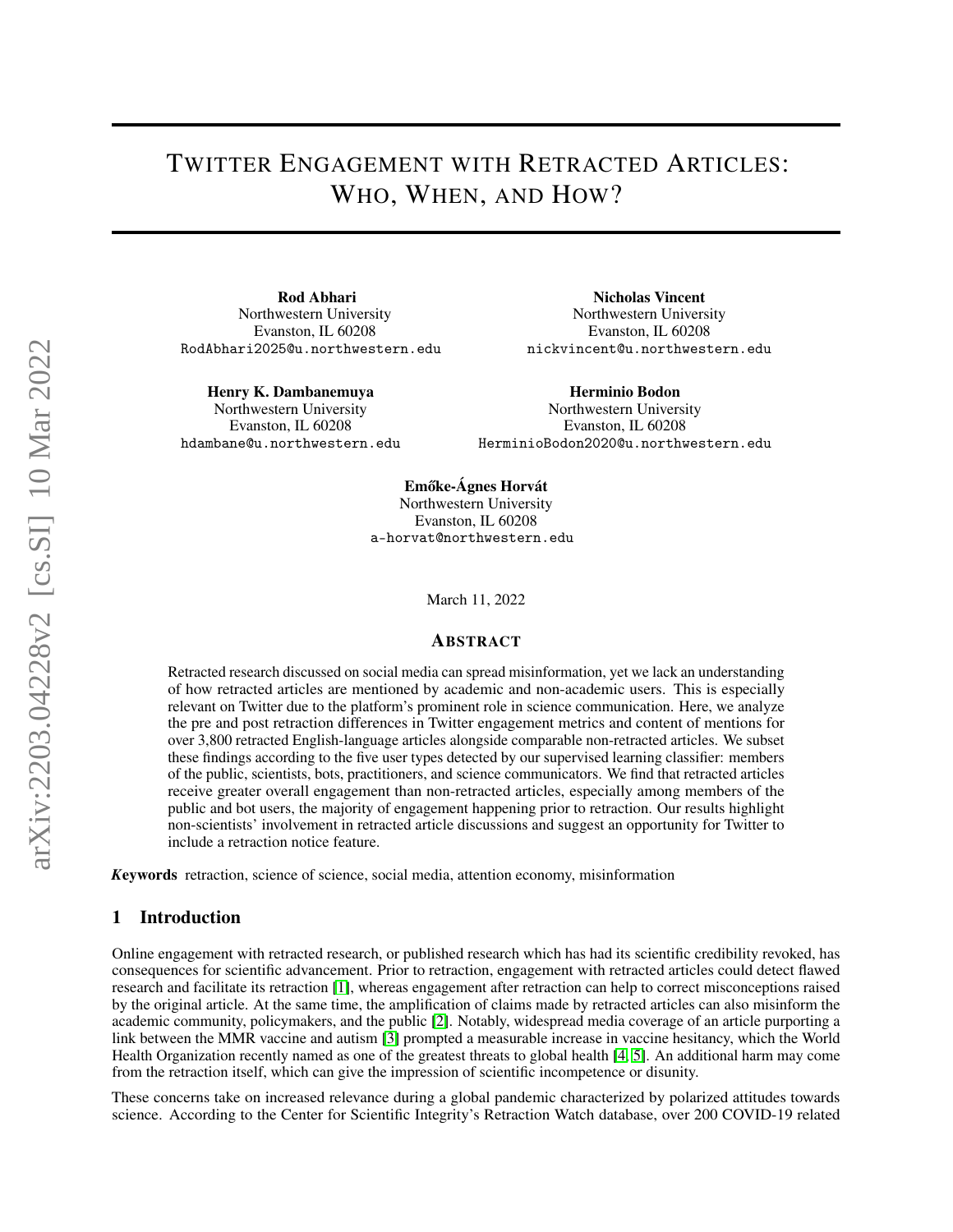articles have been retracted as of January 2022 [\[6\]](#page-12-5). Many of these articles have received considerable online attention. Indeed, the *Lancet*'s retracted study on Hydroxychloroquine has been mentioned over 26,000 times on Twitter by various users, making it one of the top 5 most highly mentioned articles online in 2020 [\[7\]](#page-12-6). Although the article itself was retracted within one month of publication, it continues to be discussed online and represents a costly example of scientific misinformation in the COVID era.

Twitter has responded to the deluge of COVID-19 misinformation on its platform by announcing their intention to monitor Tweets for medical misinformation [\[8\]](#page-12-7). While it is currently unclear how retracted article discussions are incorporated into this policy, the uncritical spread of retracted science can harm both health outcomes and public trust in science. To help guide misinformation monitoring efforts, *we provide a better understanding of how different users engage with retracted articles following their retraction*. In this article we analyze the types of users who engage with retracted articles, namely academics, science writers, bots, members of the public, the differences in the amount of attention before and after retraction, and the content of mentions by various user groups. We focus on Twitter attention to retracted articles due to the platform's prominent role in facilitating direct communication between scientists and the larger public [\[9\]](#page-12-8), as well as its stated interest in addressing scientific misinformation.

Using the Retraction Watch database, we identified 3,829 retracted articles which were shared on Twitter. We collected 67,124 tweets mentioning at least one of these articles by querying the Twitter API for the tweet ids provided in Altmetric's database of online mentions. Of these tweets, 27,073 were Twitter posts and 40,055 were "retweets." To contextualize our results about retracted articles, we compare the same measures of Twitter engagement, content, and user types on tweets linking to 2,085 *non*-retracted control articles. The non-retracted control articles were selected from the same journals and had a similar number of tweets as the matching retracted article prior to its retraction. The Twitter activity around these control articles consisted of 11,500 posts and 15,573 retweets. Altogether, this brought our data to 94,197 tweets mentioning 5,914 articles. The created dataset allows us to comprehensively study Twitter's role in the discussions around retracted research in comparison to an appropriately chosen baseline of non-retracted work.

Although most tweets mentioning retracted articles – about 20k of 27k – were created before their corresponding article was retracted, we observe more tweets about retracted articles around the time of retraction, with the greatest amount of attention occurring in the 10-day period immediately before and after retraction. Furthermore, looking at the presence of retraction-related keywords such as "retraction" and "plagiarism", we saw that around 13.4% of tweets about retracted articles contained such keywords compared to 2.7% of tweets about control articles. These tweets mentioning retracted articles with retraction-related keywords also received disproportionately high engagement (22.1% of all likes).

After this description of the context, we analyze for the first time who is engaging with retracted articles on Twitter by inferring user types from user profiles. We find that 18.22% of tweets of retracted articles come from scientists and 23.77% are contributed by users who appear to be non-academic members of the public. The remaining tweets are coming from bots, practitioners, and science communicators, alongside a large set of accounts without a description. At the same time, scientists' tweets received greater engagement than non-scientists' tweets, with nearly twice as many likes as tweets of non-scientist users.

These findings improve our understanding of how retracted articles are mentioned and engaged with on Twitter, highlighting the potential of the platform to host critical discussions about problematic scientific findings. At the same time, the prevalence of non-scientists in retracted article discussions signifies the broader reach of retracted articles on digital media, and thus the importance of paying greater attention to how retractions are discussed online. Finally, they invite considerations about how design choices on platforms like Twitter can foster positive scientific exchanges, e.g., by incorporating a retraction notice feature. Ultimately, given the high stakes of scientific misinformation in a time of global pandemics, conscious attention must be paid to the dissemination of retracted findings on social media.

# 2 Literature Review

In this section we provide a literature survey describing the characteristics and consequences of science communication on social media.

# 2.1 Science and Misinformation on Digital Media

Social media have emerged as key platforms for the public to access and discuss scientific information [\[10\]](#page-12-9). However, it is unclear whether media designed to be broadly accessible and immediately gratifying can support the nuance necessary to communicate science [\[11,](#page-12-10) [12\]](#page-12-11). The limited attention economy of social media often produce overly-simplified or misleading interpretations of source material [\[13\]](#page-12-12). Additionally, individuals in polarized "echo chamber" environments pay selective attention to belief-confirming science and make judgements of scientific credibility based on how well the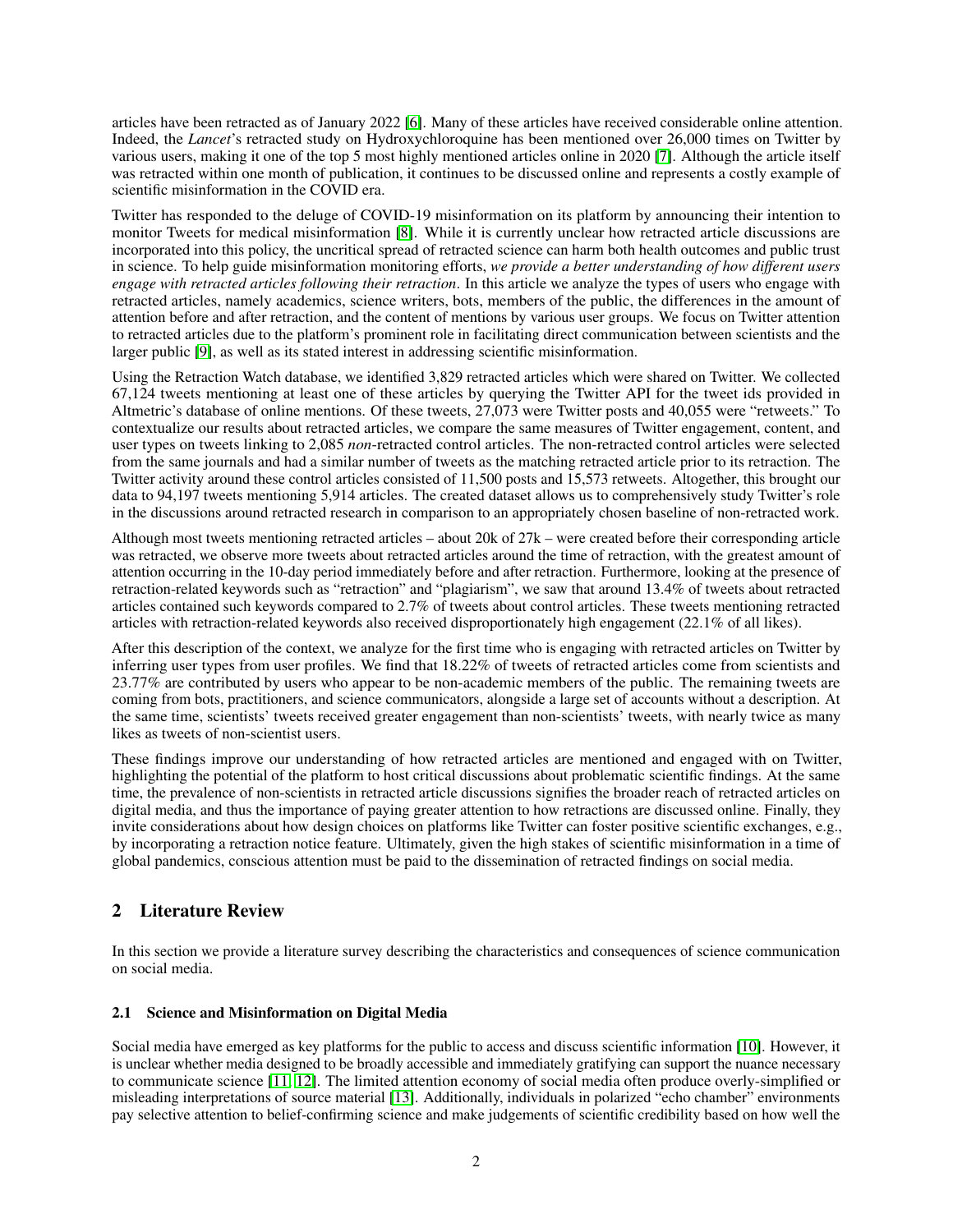science conforms to their prior partisan beliefs [\[14,](#page-12-13) [15\]](#page-12-14). Thus, in a health crisis characterized by unreliable information, online social media have become rife with scientific misinformation [\[16\]](#page-12-15).

Social media and scientists alike have responded to these problems in various ways. Digital literacy efforts such as Google's "Be Internet Awesome" help users to spot inaccurate or misleading science, while a recent book teaches literacy skills necessary to help their readers spot problematic claims, including pseudoscience [\[17,](#page-12-16) [18\]](#page-12-17). Finally, emerging practices in journal publishing, including translational abstracts and public significance statements, help individuals interpret science without relying on third party sources.

Yet it remains an open question whether these efforts can address the fundamental reasons for science misinformation, including brevity, sensationalism, and partisan motivations, without changes to how science is communicated [\[19\]](#page-12-18). Retractions became an academic convention in the 18th century, at a time when science was produced and shared among a small community of sympathetic elites [\[20\]](#page-12-19). Accordingly, there appears to have been no serious concern that exposing the seamy underbelly of science would damage public trust in the scientific enterprise.

This assumption may need to be reconsidered for the broad public forums of social media. Although retraction notices were designed to correct the public record, they can also give visibility to flawed research which was previously out of view. A recent study of cross-platform attention to retractions found that most retractions are issued after uncritical attention to the article's findings have been exhausted, limiting its corrective potential [\[21\]](#page-12-20). Further, gaps in both scientific and media literacy make it more difficult for individuals not only to recognize retracted research, but to know how to process it when it is explicitly categorized as such [\[22\]](#page-12-21). There is also the possibility that retraction notices may cause individuals invested in an article's original findings to "double down" on their beliefs once faced with the retraction [\[23\]](#page-12-22). If the discussion around a retracted article centers partisan perspectives, individuals may interpret the information in ways which confirm their existing worldviews [\[24\]](#page-12-23)).

#### 2.2 Characteristics of Online Attention to Retractions

Addressing the root causes of scientific misinformation on social media requires a closer look at the contexts in which science, including retracted science, is shared and discussed. Since 2009, the number of retractions have roughly tripled, and today, about 4 in 10,000 articles are retracted [\[25,](#page-13-0) [26\]](#page-13-1). While the reasons for retraction vary, in every case, retractions indicate that a article should no longer be considered legitimate research [\[27\]](#page-13-2). In the scientific community, this belief is expressed through the taboo against citing retracted research. However, no clear norm exists for online mentions, which may be used to indicate agreement or disagreement, ask for greater clarity, or simply promote the article.

Research on non-retracted articles reveals a wide range of purposes and user types for science-mentioning tweets. One survey found that the majority of article mentions on Twitter come from bot accounts affiliated with science organizations that exist to disseminate new science quickly and, typically, without commentary [\[28\]](#page-13-3). However, the presence of bots varies substantially by discipline, producing 64% of tweets in the natural sciences but only 20% in humanities and social sciences. Another survey found that over 80% of tweets are purely descriptive and express no discernible stance towards the mentioned article, though the user types in this survey were unspecified [\[29\]](#page-13-4).

The presence of extra-topical factors also influence the amount of Twitter attention an article receives. Prior research has found that retractions based on research misconduct attract substantially more online attention than retractions due to error, while the opposite is true of post-retraction journal citations [\[30,](#page-13-5) [31\]](#page-13-6). However, neither study performed user or content analysis of the tweets. Although the non-academic public may be more attentive to the controversy generated by retractions due to misconduct, it is also plausible that even academic users are more likely to tweet about controversial research.

Thus the relationship between online article mentions and perceptions of scientific credibility are largely unknown. Non-academic users and users from different disciplines bring a diversity of knowledge that can help identify errors or inconsistencies which may otherwise be missed [\[32,](#page-13-7) [33\]](#page-13-8). This possibility is supported by recent research, which demonstrates how early critical discussions of two COVID-19 articles on Twitter detected problems which were later cited as reasons for retraction [\[1\]](#page-12-0). When problems are discovered, Twitter allows users to bring them directly to relevant entities, such as journal publishers, by mentioning or "tweeting at" the user accounts of these entities [\[34\]](#page-13-9). However, a comprehensive study on retractions found that retractions are generally issued after the initial uncritical attention to a article has been exhausted [\[21\]](#page-12-20). If retracted article discussion is limited to bot activity or tweets with no further engagement, then the effectiveness of Twitter discussions as a quality control measure will be limited.

These discussions show how a greater understanding of how online audiences interpret and share retracted articles is necessary to evaluate Twitter's contribution to the diffusion of retracted science. With the prevalence of questionable science online, understanding the role of different platforms in disseminating retracted findings becomes increasingly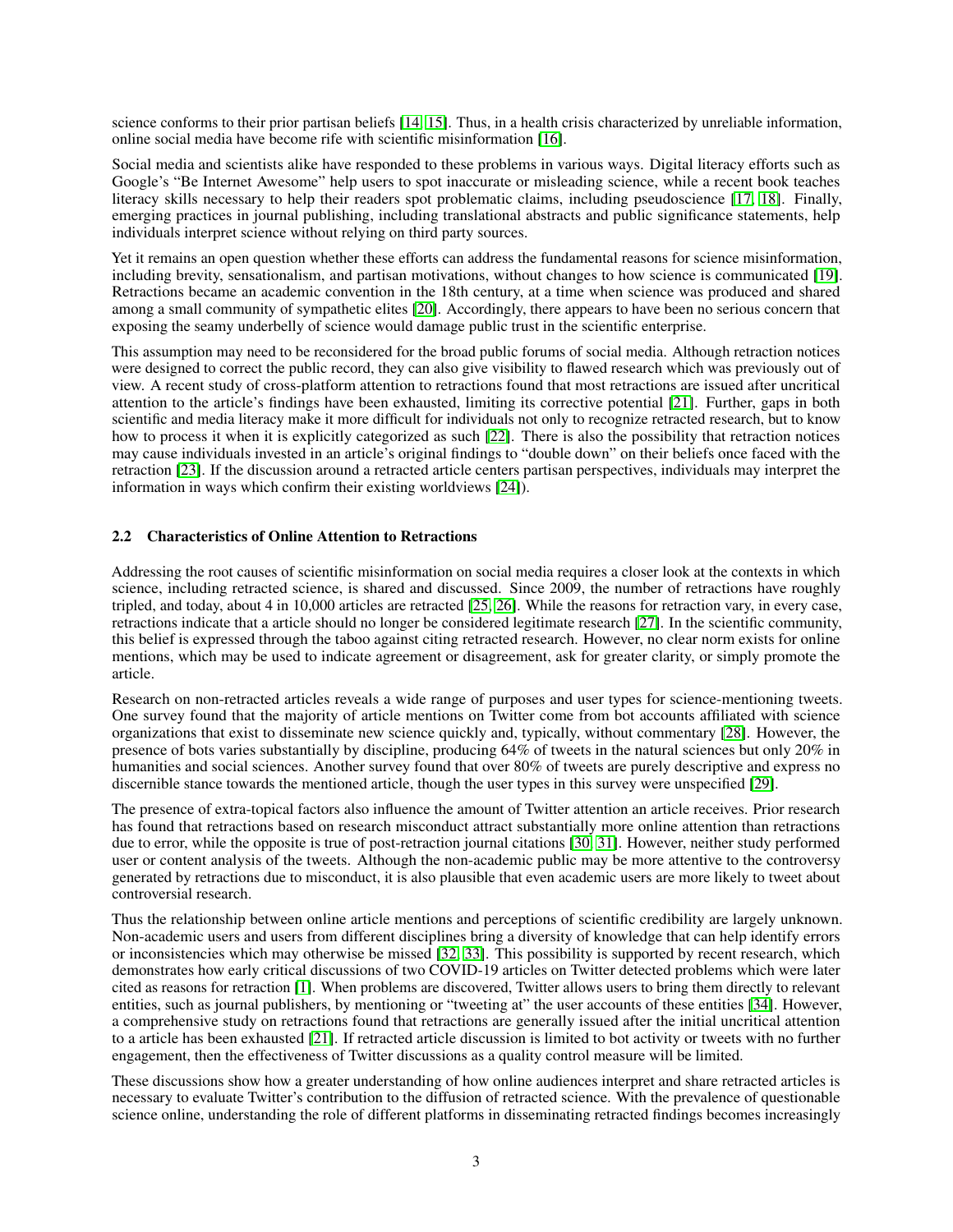important. Our research contributes to this effort by tracking the recorded engagements with over 3,800 research articles on Twitter with respect to the intersection of three factors: Whether they occur before or after retraction, whether they contain retraction-related content, and what types of users produce the posts. Ultimately, this knowledge can inform efforts to curb the spread of science misinformation.

# 3 Data & Methods

### 3.1 Datasets: Altmetric and RetractionWatch

To understand how retracted articles are discussed on Twitter, we collected a set of tweets which mention retracted articles. To do so, we utilized two databases: Retraction Watch's retracted article database and the Altmetrics database of social media posts which contain unique identifiers of online references to academic articles. We also used the Twitter API to obtain more complete tweet-level metadata based on the tweet ids included in the Altmetrics data set.

The Retraction Watch database contains article-level information about retracted articles, including the journal, year, and DOI (Digital Object Identifier) of each article. Also included is the date of the corresponding retraction notice and the reason for retraction [\[35\]](#page-13-10).

From the Altmetrics data that contains tweets published between June 6, 2011 and October 8, 2019, we selected those that mention a retracted article recorded in the Retract Watch database [\[36\]](#page-13-11). We then used the Twitter API to obtain complete tweet information for each tweet that was still public in September 2021, meaning it had not been removed by the user or Twitter.

Using this process, we obtained complete tweet information for tweets mentioning 3,847 articles (a little over half of the 6,868 retracted articles identified in the Retraction Watch data set). Of the 66,447 tweets, 657 included more than one article link in the tweet text, and thus were counted according to the number of unique mentions of articles in our data. With these tweets accounted for, our final sample contained 67,124 tweets about retracted articles.

*Non-retracted Control Articles*: In order to establish a baseline with which to compare retracted articles, we applied the same tweet retrieval method described above to a control set of non-retracted articles from a recent study on retractions [\[21\]](#page-12-20). Control articles were chosen with the following matching procedure: for each retracted article, Peng et al. calculated the time between publication and retraction and the number of tweets at the time of retraction. Then they searched for a non-retracted article from the same journal with a comparable number of tweets after the same amount of post-publication time has passed. After running this procedure for tweets between 2011 and 2018, the control set consisted of 2,085 articles, the majority of which were exact matches in terms of number of tweets, i.e. each non-retracted article received the same number of tweets as one retracted article.

With a total of 25,997 tweets, our control set is large enough to provide important context for many of our key results. Combined with the retracted tweets, this brought the overall number of tweets analyzed to 93,127, which includes tweets that mention at least one retracted or non-retracted control article.

Our research team exercised an abundance of caution when working with these digital trace data. We designed our research methods in accordance with our institution's Institutional Review Board (IRB) and the norms expressed within the Association of Internet Researchers Ethical Guidelines [\[37\]](#page-13-12). From the Twitter API, we collected user information for the purpose of identifying engagement and user types and only report results at the aggregate level. We additionally maintained users' privacy preferences by only collecting data from public accounts. Any user information that could possibly be identifying, namely the users' Twitter ID, their profile description, and the content of their shared tweets, has been stored within a secure cloud environment.

*Engagement Categories*: We used Twitter's API to get detailed engagement metrics about the number of times a tweet was "liked", "retweeted", and received a "reply" or "quote tweet". We then added the "reply" and "quote tweet" counts to obtain a total "response count" for each tweet. This gives us three distinct engagement variables per tweet observation: like count, retweet count, and response count. We consider each of these as a separate engagement metric for the purposes of our study and compare the pre- and post-retraction engagement for each metric separately.

*Language*: 74% of our tweets, replies, and quote tweets were reported by Twitter as being primarily written in English. The remaining tweets covered a wide variety of languages. For engagement dimensions, we considered all tweets; for content, we looked at various subsets based on keyword matching, so these analyses included only tweets that contained the English keywords.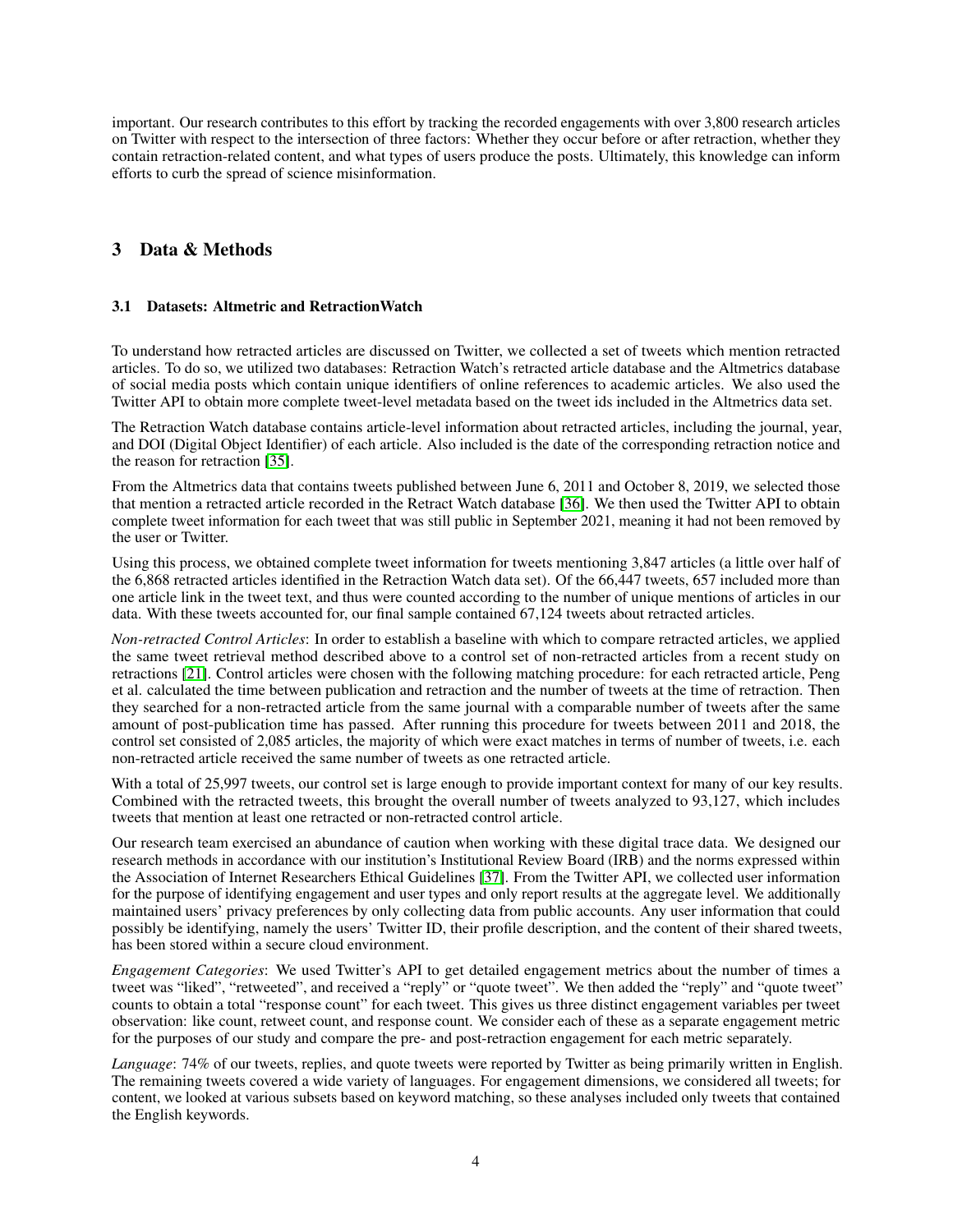#### 3.2 Comparing Engagement Around Retraction

We compared engagement with tweets created before a retraction occurred and those created after retraction in order to understand the use of Twitter in the dissemination of retracted articles. To do so, we used the retraction timestamp from Retraction Watch. When describing attention dynamics around retraction, we performed a *time windowed analysis* of engagement in fixed time frames around the retraction. Specifically, for windows of varying size  $k$  (from  $k=1$  day to  $k= 180$  days), we compared engagement during the k days before a particular article was retracted to the k days after that article was retracted.

#### 3.3 Keyword Analysis

To further understand the content of tweets about retracted articles, we analyzed each tweet using an interpretable keyword look up process. Specifically, we aimed to identify tweets that were substantively discussing an article's retraction using retraction-related keywords. To identify a list of relevant keywords, we used the "Reasons for Retraction" recorded in the Retraction Watch dataset. This list of words is shown in Table [1.](#page-4-0) We omitted the following keywords that were ambiguous: 'data', 'image', 'legal', 'salami', and 'notice'.

We validated our keyword filtering approach by first dividing the dataset into tweets that were "retraction aware" (contained a retraction-related keyword) and those that were not (did not contain keywords). We then sampled 150 retraction aware tweets (representing 10% of all tweets with retraction-related keywords) and 150 not retraction aware (representing about 1% of all tweets that do not contain retraction-related keywords). Two authors examined the English-language tweets within this sample (145/150 retraction aware and 140/150 not retraction aware tweets had English text). They labeled tweets to discern those that discussed the retraction and those that did not. The two annotators reached consensus in assigning these labels, which represent an evaluation of whether the tweet signals awareness of the retraction. In comparison to this ground truth based on human evaluation, 135 of the 145 tweets that the keyword-based matching found to be retraction aware were true positives (precision/positive predictive value = 93.1%) and 133 of the 140 tweets that did not contain retraction aware keywords were true negatives (negative predictive value = 94.8%). These measures suggest that such a keyword filtering approach can provide a reasonable proxy for which tweets are retraction aware according to humans.

| retract       | duplication | unreliable  | falsification |
|---------------|-------------|-------------|---------------|
| investigation | objections  | plagiarism  | unresponsive  |
| authorship    | fake        | peer review | contamination |
| error         | approval    | misconduct  | forge         |
| withdraw      | irh         | hoax        | breach        |
| ethic         | sabotage    | criminal    |               |

<span id="page-4-0"></span>Table 1: List of keywords drawn from the Reasons for Retraction as labelled in the Retraction Watch database.

As a proxy for substantive conversation about retractions, we measure the fraction of all tweets which mention any of the retraction-related keywords (hereafter called "keyword tweets"). Additionally, we divide the keyword-mentioning tweets into pre- and post retraction. Finally, we measure the attention to keyword tweets by comparing the amount of engagement on them with the total engagement in our entire sample of tweets mentioning retracted articles (e.g., what fraction of all the likes in our dataset are attributable to tweets that mention the word "retract"). Although keyword tweets are merely a proxy for critical conversation about retracted vs not retracted articles, this simple approach allows us to evaluate the possibility of using Twitter to support meaningful discussion around research articles.

#### 3.4 User Type Classification

To classify user types, we rely on a combination of manual, rule-based, and machine learning approaches on 26,260 English user descriptions. 20,195 descriptions are of users who mentioned retracted articles and 6,065 are from users who mentioned control articles. To manually label user types based on their descriptions, an initial code-book with five user types (i.e., members of the public, bots, science communicators, scientists, and practitioners) was developed. These categories are inspired by Altmetrics' aggregate statistics about users who disseminate scientific articles online. One annotator labelled a set of 1,757 descriptions from users that tweeted about retracted articles and 525 descriptions from users that tweeted about non-retracted articles. To test the reliability of these labels, a second annotator coded 19.4% of the data. Comparing the labels on this subset resulted in a Cohen's score of  $\kappa = 0.789$ , which indicates good agreement.

Additionally, a set of keywords associated with four user types was used to construct a rule-based model that assigned users to a specific type if their description contained any one of the keywords associated with that type (Table [2\)](#page-5-0). The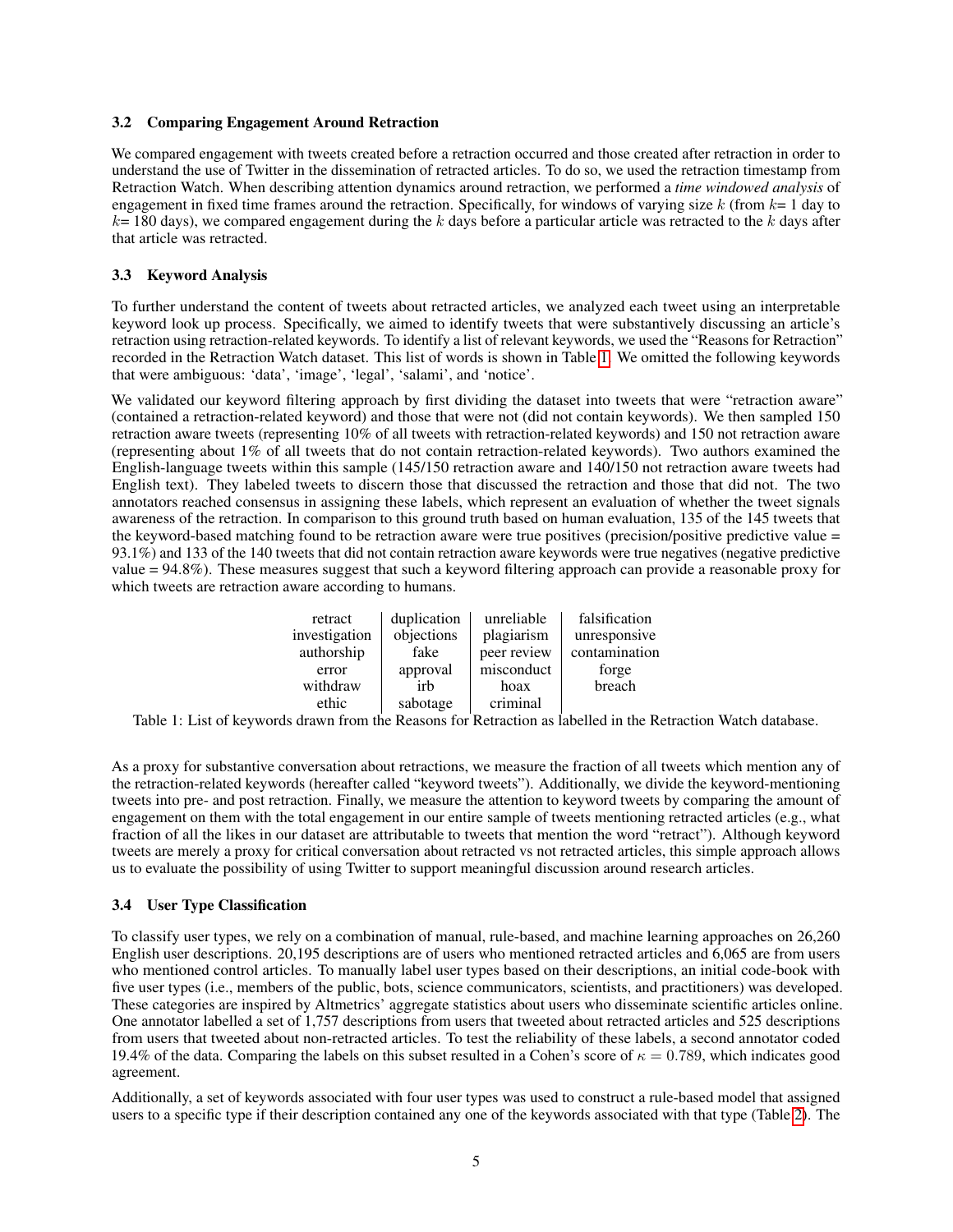keywords, determined a priori, were among the most frequently observed keywords in the set of manually-labelled user descriptions. Instead of including the full set of frequently used keywords for each user type, we relied on conservative keyword lists so as to maximize the true positive labels (users who were correctly assigned by the rule-based method to belong to a certain type) and minimize false positive labels (users who were incorrectly assigned to belong to a certain type). This process yielded 7,757 rule-based labels for user types in the retracted group and 1,970 rule-based labels for user types in the control (i.e., non-retracted) group. Figure [1](#page-5-1) provides summary counts of the number of users that belong to each one of the five user types for the retracted and control groups.

<span id="page-5-0"></span>

Table 2: List of keywords used to identify user types in rule-based classifier.

<span id="page-5-1"></span>

Figure 1: Percentage of Twitter users in the retracted (N=9,514) and non-retracted (N=2,495) groups that belong to each user type and identified through human annotation and a rule-based algorithm.

After combining the human labelled and rule-based labelled descriptions (i.e., 9,514 user descriptions in the retracted group and 2,495 user descriptions in the control group), we implemented and evaluated three supervised classifiers. Random Forests [\[38\]](#page-13-13), Decision Trees [\[39\]](#page-13-14), and Logistic Regression were trained on the task of classifying five user types from a feature vector constructed from users' Twitter profile description. Since a disproportionately larger number of scientist users was identified through the rule-based algorithm (see Figure [1\)](#page-5-1), we under-sampled this group to maintain class balance. To create the feature vectors, we first built a vocabulary of the unique terms from all user descriptions combined. To reduce noise and the size of the vocabulary, we pre-processed the user descriptions by (1) converting all the words to lowercase, (2) removing numbers, white spaces, punctuation, and stop words, and (3) lemmatizing the remaining words to reduce their inflectional forms to a common base or dictionary form. Then we represented the pre-processed text using Term Frequency — Inverse Document Frequency (TF-IDF) feature vectors. Specifically, we utilized the TFIDFVectorizer implementation of the scikit-learn [\[40\]](#page-13-15) module in Python. For each feature vector, the TF-IDF score of a term  $(t)$  in a user description  $(d)$  is measured by Equation [1](#page-5-2) as follows:

<span id="page-5-2"></span>
$$
tf\_idf(t,d) = tf(t,d) * idf(t),
$$
\n<sup>(1)</sup>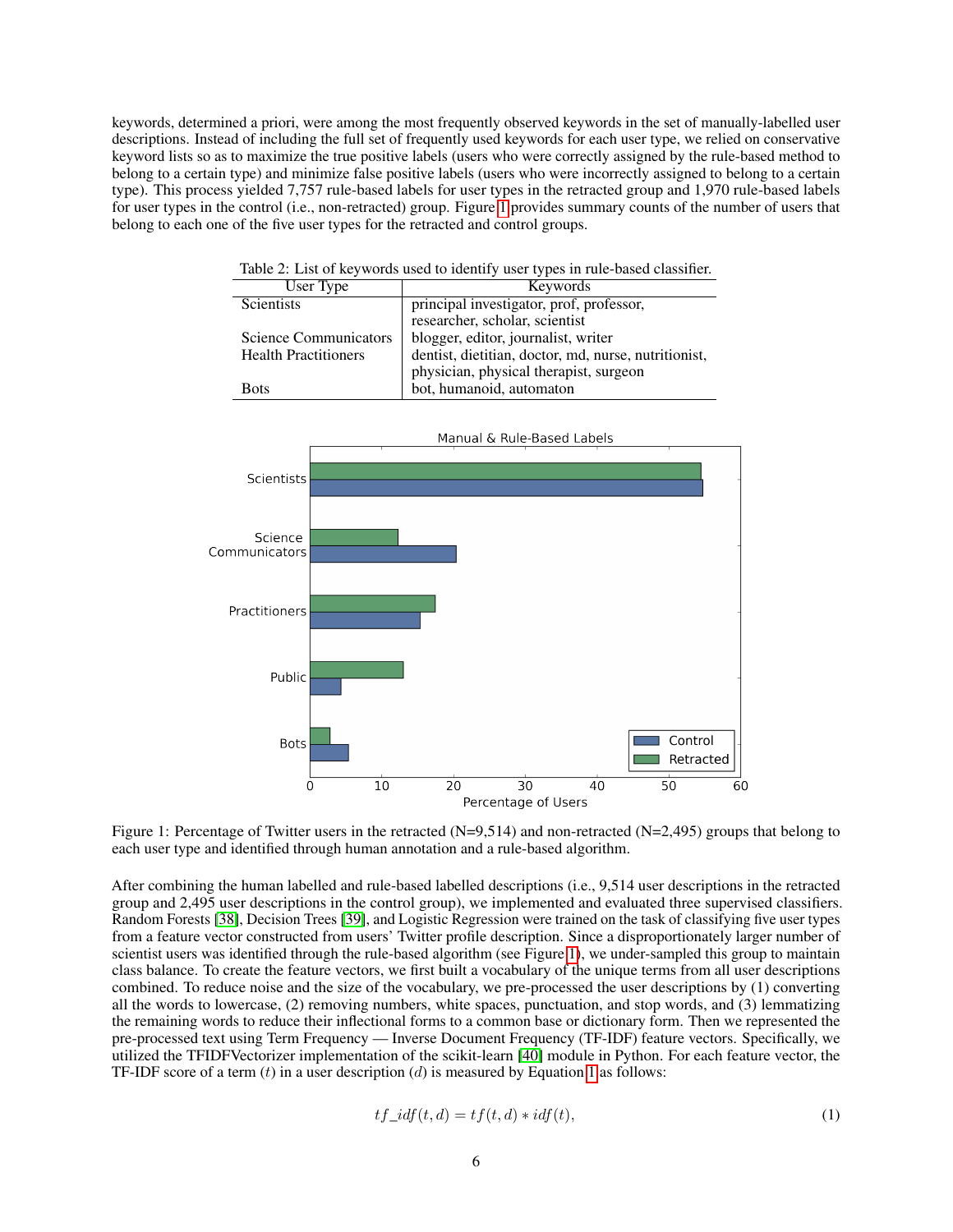where  $tf(t, d)$  represents the number of times that a term (t) appears in a user description (d) and  $idf(t)$  is measures by Equation [2:](#page-6-0)

<span id="page-6-0"></span>
$$
idf(t) = log \frac{1 + n_d}{1 + df(d, t)} + 1,
$$
\n(2)

where  $n_d$  is the total number of user descriptions and  $df(d, t)$  is the number of user descriptions that contain the term t. Therefore, each user description is represented by a finite-length TF-IDF feature vector. We could not provide labels for users with no descriptions since their feature vectors have all zeros. Therefore, we treated all users without a description as a single, unknown user type. While there is reason to believe that these are likely new users, bots, or less active users, we avoid making any broad claims about this group. From the feature vectors, we then evaluated each model's performance in predicting the ground truth labels using out of sample tests. To perform out of sample tests, we used 5-fold cross validation and reported the model *accuracy* as the number of correct predictions divided by the total number of predictions. Finally, from the learned model, we projected the remaining user descriptions on the best-performing model.

#### 4 Results

#### 4.1 Engagement with Retracted Articles

The mean engagement values are, across the board, higher among tweets that mention retracted articles (hereafter "retracted tweets") than equivalent averages from control articles' tweets ("control tweets"). For retraction tweets, the mean values for like, retweet, and response counts are 2.4, 1.66, and 0.49, whereas control tweets have a mean like count of 2.00, a retweet count of 1.43, and a response count of 0.29. We conducted a Mann-Whitney U test of independent samples for each variable, and found the difference in retweet was not significant ( $p=0.087$ ), whereas the differences in likes and responses were significant  $(p<0.05$  for each). In other words, retracted articles have a higher expected value for engagement in general, but only by a small amount (i.e. less than one additional like on average).

Additionally, all engagement metrics are correlated with each other (Pearson correlation between like and retweet counts  $= 0.8$ , like and response counts  $= 0.78$ , response and retweet count  $= 0.67$ ). However, engagement metrics have highly skewed distributions throughout, with a median value of zero for each metric. This suggests that the majority of the differences we observe come from a small subset of highly popular articles.

Next, we compared the types of tweets (reply, retweet, quote or original tweets) between retracted and non-retracted articles and found the frequency of these types varied considerably between retracted and non-retracted control articles. Compared with the control, retracted articles featured 2% more replies, 4% more retweets, and 2% more quote tweets, but 8% fewer original tweets. In other words, while a majority of our total observations involved a user sharing an existing tweet or replying to another tweet mentioning an article, engagement with retracted articles was more likely to come from response tweets than from original tweets.

#### 4.1.1 Differences in Engagement between Pre- and Post-Retraction

Using the retraction dates provided by Retraction Watch, we calculated the time between tweet creation and retraction. We use this difference in time to (1) examine how many tweets were created before and after retraction and (2) compare engagement in the days preceding retraction to the days following retraction. Figure [2](#page-7-0) shows the total number of tweets created before vs after retraction. This figure shows that, as of the time of data collection, for this population of retracted articles there have been overall more tweets created before article retraction than after. Overall, 20,685 tweets were created before the linked article was retracted and 6,389 were created after, which is expected given that articles are retracted months to years after their publication [\[21,](#page-12-20) [41\]](#page-13-16).

We also summed each engagement metric in the pre- and post-retraction periods and calculated the mean over all articles. The average retracted article in our dataset saw 8.8 tweets, 18.8 likes, 14.5 retweets, and 4.1 responses before retraction, and 3.1 tweets, 10.2 likes, 5.3 retweets, and 1.8 responses after retraction. In other words, the engagement was substantially higher before retraction along all dimensions. The control dataset is again useful as context: summing engagement for each control article across the entire data collection period (2011 to 2018), the average engagement per article was 5.6 tweets, 11.3 likes, 8.1 retweets, and 1.6 responses. This means that even before they were retracted, retracted articles saw more overall tweets, likes, retweets, and responses than control articles, and then received additional engagement after retraction.

We further examined whether and when a "retraction engagement boost" occurred around retraction with a time window analysis. Figure [3](#page-7-1) shows that when we consider tweets about an article that were posted within a fixed window around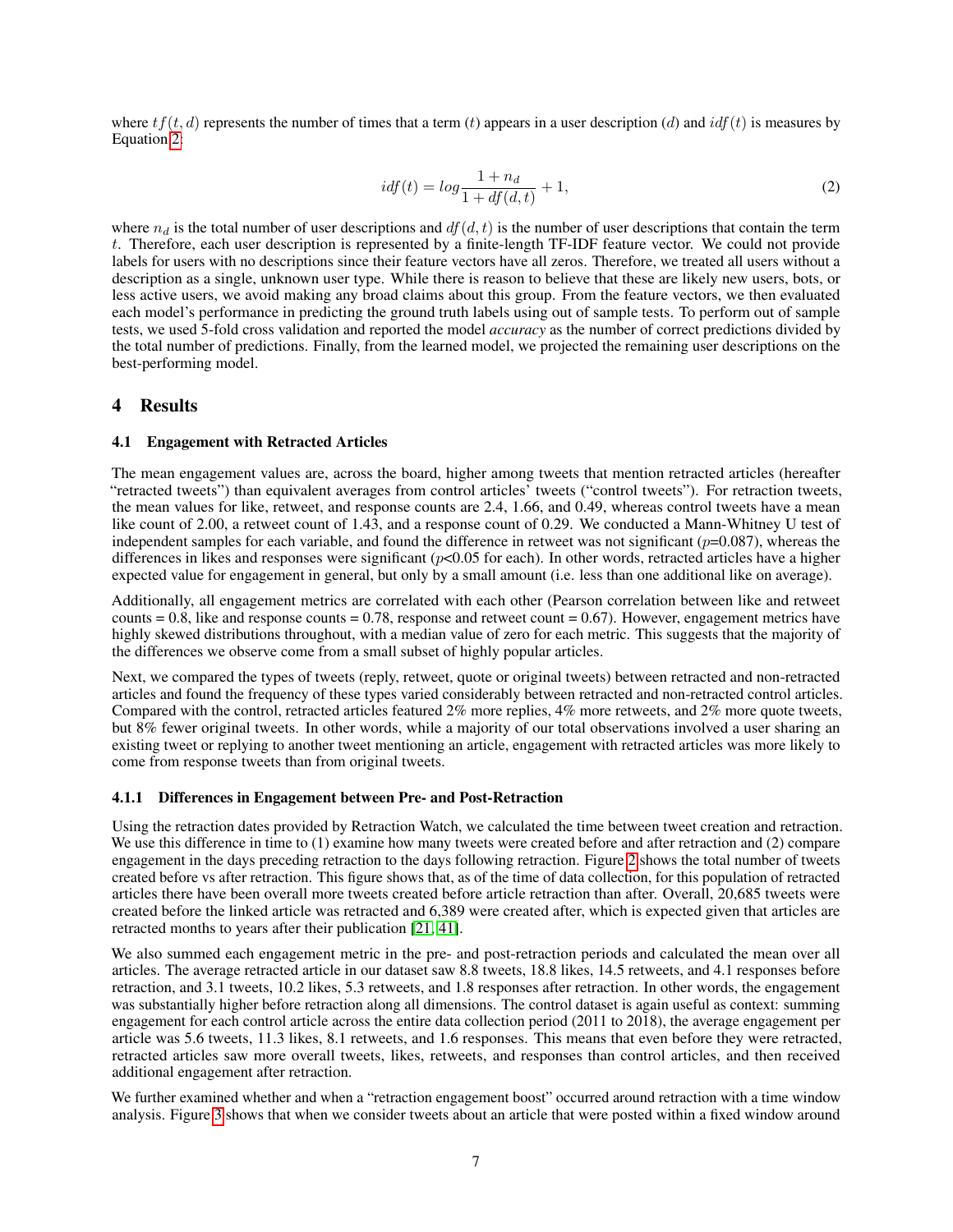<span id="page-7-0"></span>

Figure 2: The total amount of tweets mentioning retracted articles over time, split based on whether tweets were created before or after retraction.

that article's retraction date, there is a period of time for which tweets about retracted articles receive more engagement *after* retraction compared to immediately before retraction. For instance, comparing the 10 day period after each retraction to the 10 day period before each retraction, the 1,415 tweets posted after retraction received 6,915 likes and 2,999 retweets, whereas the 1,284 tweets posted before retraction received 2,825 likes and 2,747 retweets. Even though more tweets were posted about an article before its retraction for many window sizes, the period after retraction has elevated like and retweet behavior.

<span id="page-7-1"></span>

Figure 3: Comparing the total amount of tweets, likes, retweets, and responses (quote tweets + retweets) in a fixed time window around each retraction. X-axis shows different *window sizes*. For instance, for window size 10 we count only tweets that were created 10 days before or 10 days after retraction. Y-axis shows the boost, i.e., it subtracts the engagement before retraction from engagement after retraction. Positive boost values indicate that engagement was more frequent after retraction.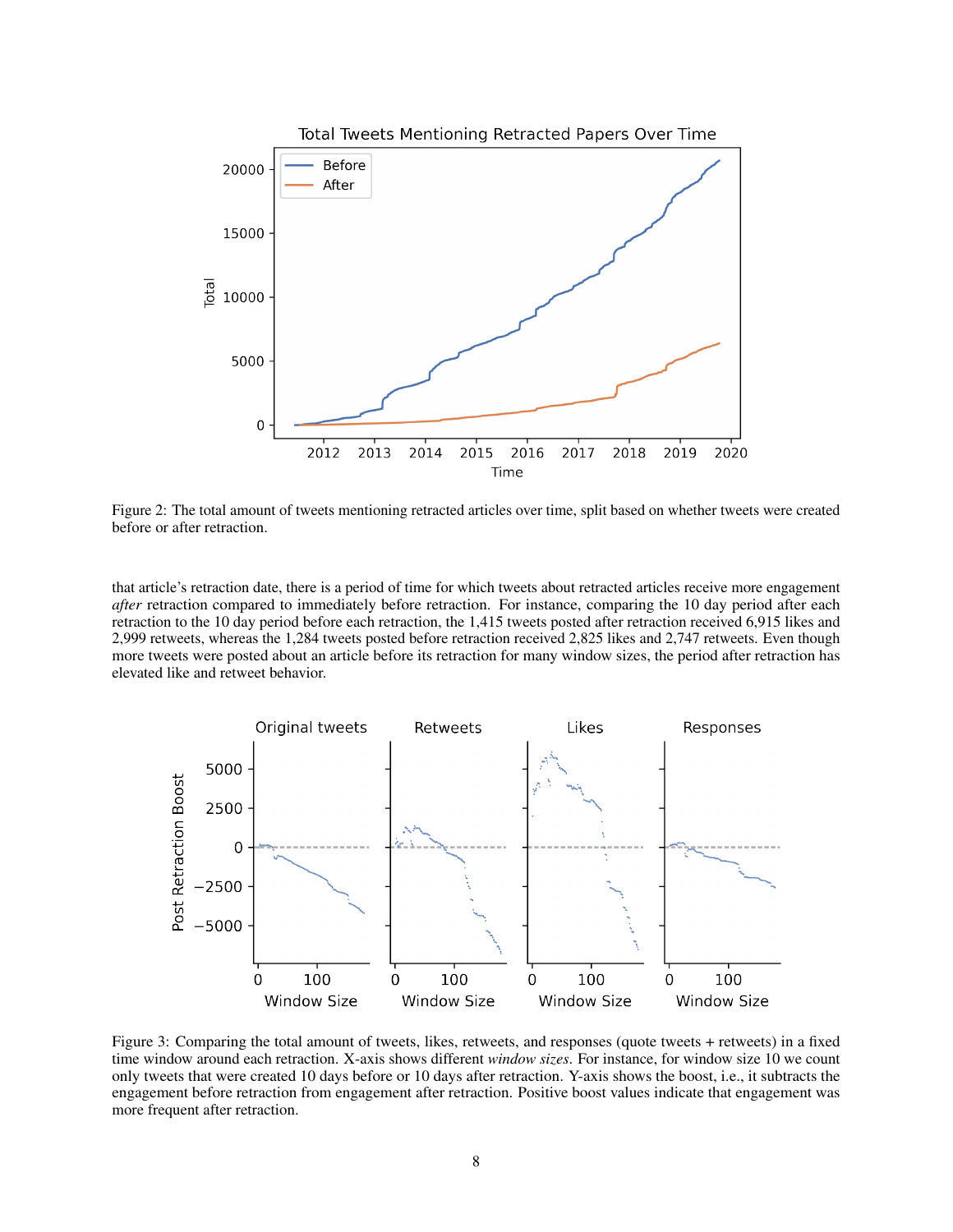Indeed, despite the fact that many more tweets in our dataset were created before the corresponding article's retraction, the spike in post-retraction engagement led to total post-retraction likes being greater than pre-retraction likes for up to a 122 day window. Equivalent "intersection points" in Figure [3](#page-7-1) occur at 25 days for total tweets, 27 days for responses, and 82 days for retweets.

#### 4.2 Keyword Analysis

As described in the *Data and Methods* section, we used a keyword matching approach to find retraction aware tweets, i.e., those that contain retraction-related content. These keyword tweets made up 13.4% of all tweets that mentioned retracted articles. These tweets also received outsized engagement via likes: they were responsible for 22.1% of the total likes. By contrast, keyword tweets accounted for only 2.7% of the tweets mentioning control articles. This suggests that retracted articles did indeed see unique Twitter engagement compared to control articles in the form of retraction aware tweets, and these retraction aware tweets received additional engagement in form of likes. Fig. [4](#page-8-0) shows the total contribution of likes and responses (quote tweets and replies) received by tweets containing certain retraction-related keywords, separated again based on whether they were created before or after retraction.

<span id="page-8-0"></span>

Figure 4: Relative share of tweets, likes, and replies for tweets that contain one of these top 10 most common retractionrelated keywords. Left column shows tweets before retraction, middle column shows the group of tweets created after the corresponding article was retracted, and right column shows tweets from non-retracted control articles.

Keyword-mentioning tweets created before the retraction accounted for 3.8% of all tweets about retracted articles, but generated 5.9% of likes given to tweets about retracted articles. Looking at tweets created after retraction, keywordmentioning tweets made up 9.6% of our observations but accounted for 16.2% of likes. The fact that the number of likes is higher than expected both prior to and following retraction suggests that keyword-mentioning tweets, in general, saw greater attention than tweets which do not contain these keywords (in particular, as shown in Figure [4,](#page-8-0) the word "retract"). Words other than "retract" (such as "ethic" and "peer review") contributed less to overall engagement measurements. These results also provide evidence that a subset of Twitter users discussed retraction-related topics *before* the linked articles were retracted, at higher rates than would be expected from our matched comparison data. Below, we further discuss how future design could respond to this phenomenon.

#### 4.3 Analysis by User Types

Using TF-IDF feature vectors described above to represent the descriptions of *users that tweeted about retracted articles*, we achieved a user type classification accuracy of 0.86 with the Decision Trees (CART) classifier. The Random Forest (RF accuracy=0.85) and Logistic Regression classifiers (LR accuracy=0.82) had comparable performance. Across all user types but scientists, the Decision Trees classifier had lower classification errors compared to the other two models (Figure [5:](#page-9-0) right). Thus, to summarize how the different user types' tweets varied in terms of engagement (i.e. summed likes), time (i.e. before/after retraction) and mentions of retraction-related keywords, we rely on the Decision Trees inferences because of its relatively low misclassification rates across most user types. When classifying *users that tweeted about non-retracted articles*, we observed similar results with the Decision Trees (CART accuracy=0.82), Random Forest (RF accuracy=0.80) and Logistic Regression (LR accuracy=0.75) classifiers.

Notwithstanding similarities in classification performance, users who tweet about retracted vs control articles vary in terms of how the different machine learning models classify them. For example, we observed that the Logistic Regression model is biased towards classifying users as scientist and the Decision Trees model is biased towards classifying users as member of the public. Thus, to summarize how the different user types' tweets varied in terms of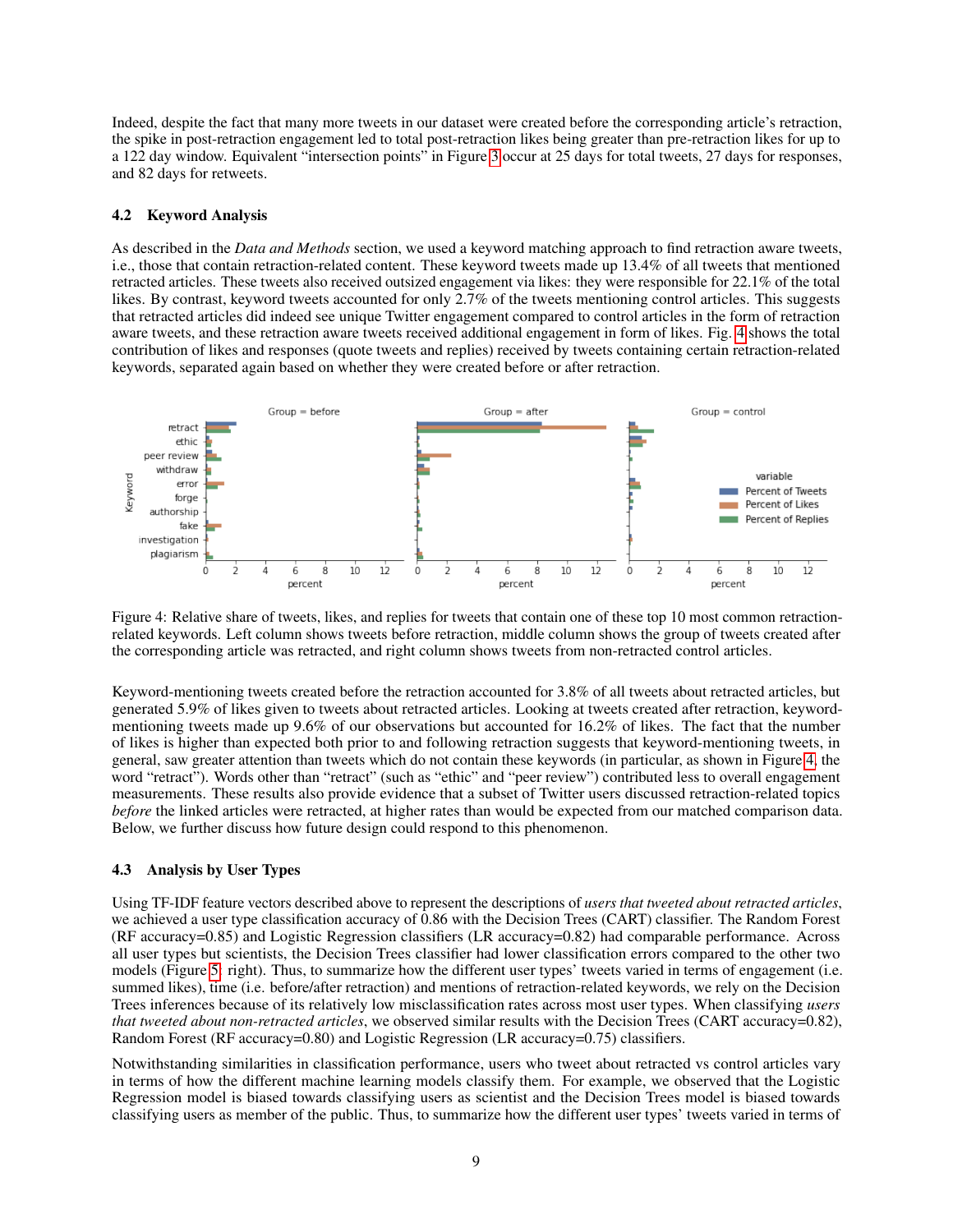engagement (i.e. summed likes), time (i.e. before/after retraction) and mentions of retraction-related keywords, we rely on the Decision Trees inferences because of its relatively low misclassification rates across all user types.

### 4.3.1 Engagement by User Type

It is important to note the differences between the percentage of user types who tweeted about retracted vs control articles (Table [3\)](#page-9-1). Based on user type classification labels obtained from the Decision Trees model, scientists were twice as likely to tweet about non-retracted articles (35.22%) than retracted articles (18.22%). Similarly, science communicators were four times more likely to tweet about non-retracted (21.07%) than retracted articles (5.27%). Conversely, a three and a half times higher percentage of the members of the public tweeted about retracted (23.77%) than non-retracted (6.52%) articles, indicating general public interest in retractions. In terms of which groups produced tweets that received likes, we saw large contributions from scientists (30.56% of likes) and the public (18.81% of likes).

<span id="page-9-0"></span>

Figure 5: Left: Fraction of tweets contributed by the different user types that tweeted about retracted articles, as inferred with Decision Trees (CART), Logistic Regression (LR), and Random Forests (RF). Right: Model misclassification rate (1-accuracy) for each user type.

Table [3](#page-9-1) also shows the percent contribution of pre/post retraction tweets and keyword-mentioning tweets from each user type in the retracted group. Comparing the relative share of tweets produced by each inferred user type before and after retraction, we see a notable increase in tweets from bots (4.74% pre-retraction and 19.88% post-retraction) and a drop in tweets from scientists (19.18% vs 15.10%). An even starker shift was noted for bots in terms of keyword mentions. Bots produced namely a considerably higher percentage of keyword-mentioning tweets than any other group (41.24%). Other groups of users tended to contribute a higher percentage of non-keyword-mentioning than keyword-mentioning tweets (e.g., 24.92% vs 16.31% for scientists and 8.27% vs 3.87% for practitioners).

Table [4](#page-10-0) further shows the number of keyword-mentioning tweets per inferred user type among those who mentioned retracted articles. Scientists provided 16.06% of the keyword-mentioning tweets, including 370 tweets with the word "retract". The most striking contributors of keyword-mentioning tweets are bots, which produced 1,479 tweets mentioning the word "retract", yet virtually no mentions of the other keywords. This emphasizes the singular purpose of many bots in calling attention to the fact of retraction. Other retraction-related keywords were less frequent and had comparable overall mentions by members of the public and scientists.

<span id="page-9-1"></span>Table 3: Percent contribution from each user type to tweets about non-retracted control articles, tweets about retracted articles, likes given to tweets about retracted articles, pre/post retraction tweets, and tweets with/without retractionrelated keywords. User types inferred with CART. The values in bottom row show the total number of tweets corresponding to each column and the total number of likes for the 3rd column.

| User Type             | Non-Retracted | Retracted | Likes  | Pre-Retract | Post-Retract | Keyword | No Keyword |
|-----------------------|---------------|-----------|--------|-------------|--------------|---------|------------|
| Public                | 6.52          | 23.77     | 18.81  | 23.40       | 24.93        | 16.31   | 24.92      |
| <b>Scientists</b>     | 35.22         | 18.22     | 30.56  | 19.18       | 15.10        | 16.06   | 18.55      |
| <b>Bots</b>           | 4.90          | 8.31      | 1.27   | 4.74        | 19.88        | 41.24   | 3.24       |
| <b>Practitioners</b>  | 6.34          | 7.68      | 7.49   | 8.62        | 4.66         | 3.87    | 8.27       |
| Science Communicators | 21.07         | 5.27      | 9.21   | 5.69        | 3.91         | 3.92    | 5.48       |
| No description        | 25.95         | 36.75     | 32.65  | 38.37       | 31.51        | 18.60   | 39.55      |
| Total tweets/likes    | 11.500        | 27.073    | 65,036 | 20.684      | 6.389        | 3.618   | 23.455     |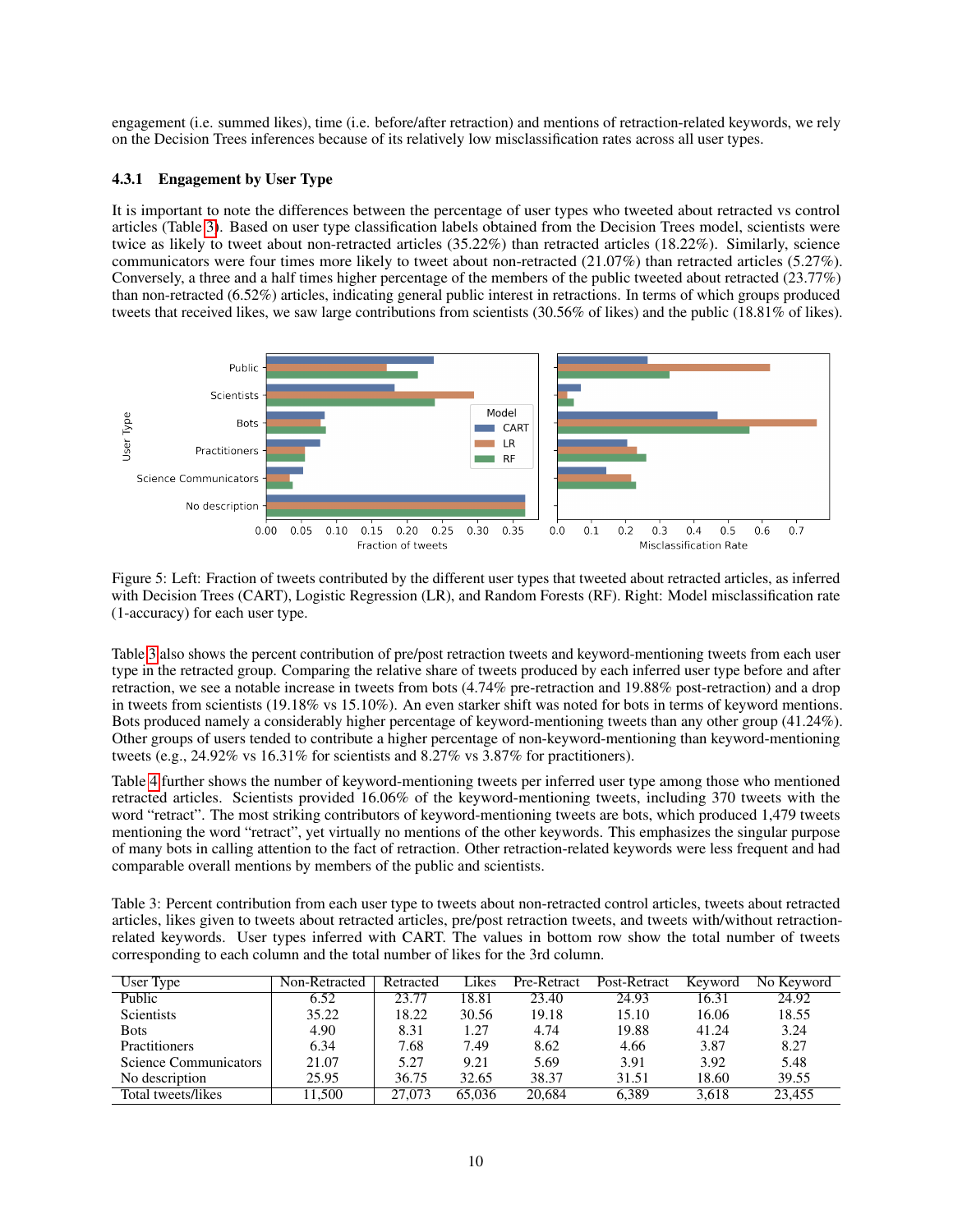| Word        | Total       | Public | <b>Scientists</b> | Science Communicators | Practitioners | Bots  | No description |
|-------------|-------------|--------|-------------------|-----------------------|---------------|-------|----------------|
| retract     | 2.822       | 370    | 370               | l 00                  | 93            | 1.479 | 410            |
| peer review | 212         |        | 64                |                       |               |       | 68             |
| withdraw    | 163         | 50     | 50                |                       |               |       | 38             |
| fake        | $1^{\circ}$ | 34     | 20                |                       |               |       | 45             |
| error       | 77          |        |                   |                       |               |       |                |

<span id="page-10-0"></span>Table 4: Exact count of keyword-mentioning tweets for top 5 keywords broken down by inferred user type.

# 5 Discussion

# 5.1 Twitter Engagement with Retracted Articles

Compared with non-retracted control articles, retracted articles were characterized by greater overall engagement in terms of number of tweets, likes, retweets, and responses to mentioning tweets than non-retracted articles prior to retraction. A key finding of our descriptive study, however, is that this engagement varied by user types and retraction-related content within the tweets. Using retraction-related keywords, we identified a set of tweets that discuss the retraction itself. Compared with other tweets about retracted articles, keyword-mentioning tweets made up 13.4% of our observations but accounted for 22.1% of all likes.

The presence of retraction-related tweets before the occurrence of a retraction appears to indicate an undercurrent of critical discussion around some pre-retracted articles. Consistent with recent studies, this provides additional evidence that Twitter users are critical in their discussion of these articles [\[21,](#page-12-20) [41\]](#page-13-16). Further support for this possibility is provided by the fact that the non-retracted control articles were considerably less likely to mention retraction-related keywords, such as "retract", "ethics" and "plagiarism," than pre-retraction articles.

Although ours is not the first study about retracted articles to use non-retracted articles as a control set, prior work did not compare the types of attention retracted articles receive relative to non-retracted articles. By doing so, we gained two key insights. First, we learned that retracted articles received different types of engagement than non-retracted articles, with considerably fewer original tweets but more retweets, quote tweets, and replies than control articles. One possible reason for this discrepancy is that since retractions are inherently unusual, tweets about them generate increased engagement due to human curiosity. This is further supported by the fact that tweets specifically using retraction-related keywords received a larger proportionate share of likes and replies. Second, we observed profound differences between the user types, with comparatively *more* public users and bots and *fewer* practitioners, scientists, and science communicators represented in tweets about retracted articles than non-retracted articles.

These findings represent an important contribution to the larger assessment of the role of Twitter as a forum for public science discussion. Prior research finds that retracted articles which receive high amounts of tweets pre-retraction receive proportionately less attention following retraction than articles which are initially unpopular [\[41\]](#page-13-16). However, because these studies do not perform user analysis, it is unclear which user groups on Twitter are most susceptible to engaging with retracted content both before and after retraction.

Our research demonstrates that retracted articles receive proportionately more tweets from groups that are less represented in non-retracted science tweets, namely non-scientific public and bot users. However, these groups are represented differently depending on if they tweet prior to or following the retraction. Bots, in particular, are represented in nearly 4 times as many tweets post-retraction than pre-retraction, and have a relatively high prevalence rate of 8.31% of retraction tweets, as compared with 5% overall prevalence on Twitter [\[42\]](#page-13-17). This supports previous research which finds that bots are prevalent in science communication on Twitter [\[28,](#page-13-3) [29\]](#page-13-4). At the same time, the fact that bot tweets are more likely than other user types to mention retraction-related keywords (41.24% prevalence) suggests that bots play an outsize role in the online correction of retractions by producing tweets that call attention to an article's retraction.

# 5.2 Retractions as a Bellwether for Twitter Health

Greater monitoring and awareness of retracted articles aligns with the concept of a "healthier" Twitter, which Twitter itself has indicated as being a high priority [\[43\]](#page-13-18). We argue that the kind of analysis presented in this article can be useful in assessing the health of online discussions around science. For articles with significant Twitter attention, establishing baseline values for the expected proportion of retraction aware tweets (identified using keywords or more sophisticated techniques) or the proportion of tweets from academic users could contribute to developing approaches for detecting problematic sharing patterns. For instance, articles receiving significantly lower than expected portions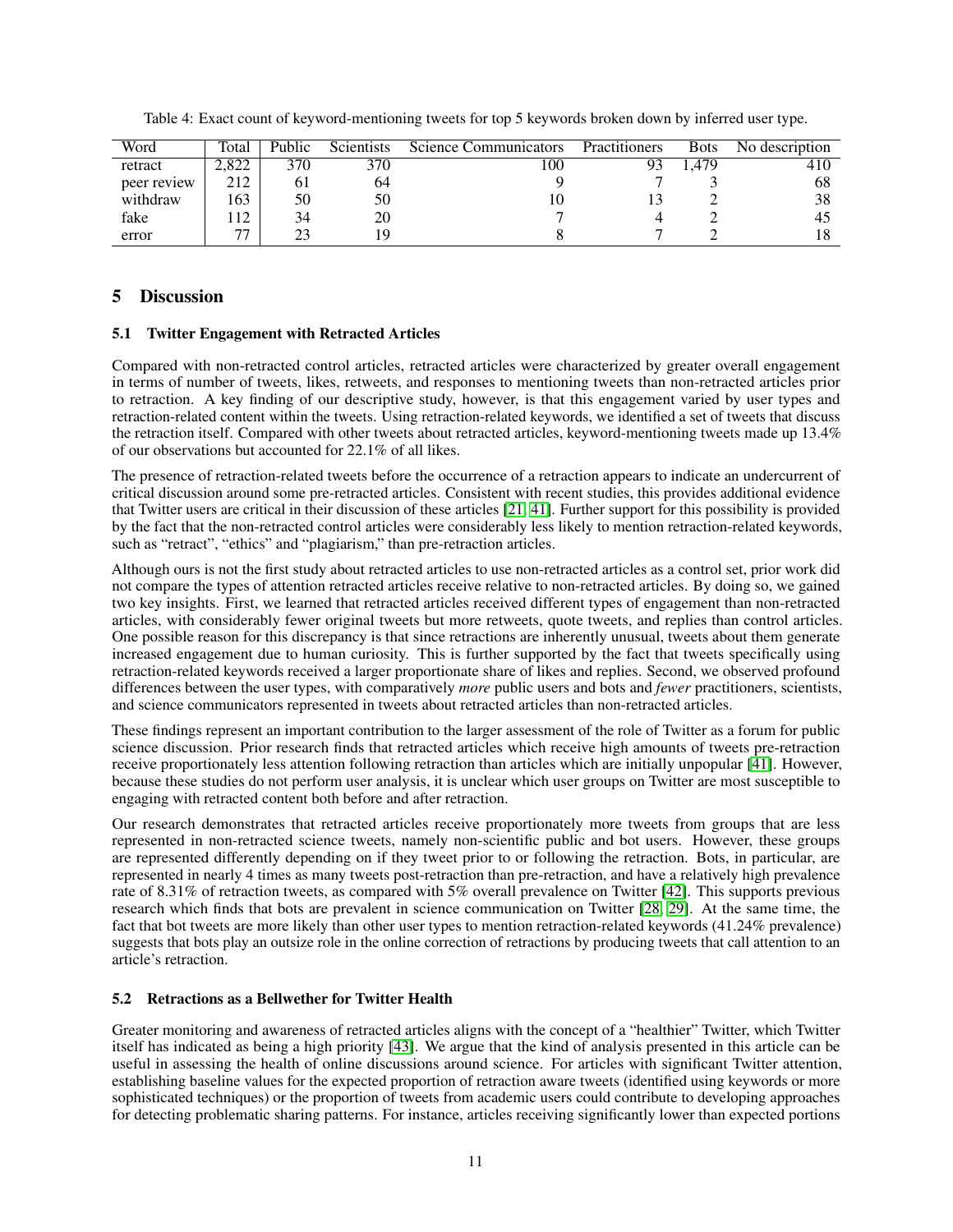of keyword-mentioning tweets after the retraction may indicate that the retraction itself has not been sufficiently communicated.

In order to rectify this, Twitter and other digital platforms might take inspiration from scite, a recently developed tool aimed at tracking citations of articles, including retracted ones [\[44\]](#page-13-19). This tool has already been incorporated into citation management software like Zotero. Using scite, Zotero flags retracted articles and issues a visible warning when a user saves a retracted article. A similar feature could be added to social media platforms, either directly or through a browser plugin that lets users opt-in to receiving such notifications.

Additionally, Twitter could monitor posts to ensure that retracted articles are mentioned correctly. One way this could be done is through integration with Twitter's Birdwatch program. A recent effort, Birdwatch uses crowdsourced labels to evaluate the accuracy of claims made on the platform. We believe that a similar approach could be applied to scientific findings. Domain experts vetted by Twitter could review mentions of research advances in their respective disciplines to ensure that claims about retracted articles are accurate.

### 5.3 Limitations

While user type and keyword analysis provide important context for the observed effects of retraction on Twitter engagement, these measures do not capture the full context of online conversations. The keywords used were selected from the "Reasons for Retraction" recorded in Retraction Watch's database. From this list, we took care to not include keywords that were too ambiguous (e.g., "data") and further broke our analysis down by keywords to confirm that this proxy analysis was informative (Figure [4\)](#page-8-0). However, it is possible that some instances of the keywords were used in a niche context which we did not anticipate. Future work might develop a more elaborate list of keywords, or incorporate more expensive methods such as supervised learning.

In addition, since the TF-IDF model we used for classifying user types relies on the description text, we were unable to classify users who did not provide a profile description. Since understanding how different user types engage with retracted articles on Twitter is a critical and understudied component of engagement, future efforts could complement our findings by investigating potential ways to infer user types from user profile elements other than the description text e.g., users' membership lists, posting behaviour or social network structure. These approaches have previously been successful in identifying *individual user types* on Twitter, e.g., bots [\[45\]](#page-13-20), scientists [\[46\]](#page-13-21), or journalists [\[47\]](#page-13-22), but were not fruitful in classifying *multiple user types*, as we aimed in our work.

# 6 Conclusion

Today's political environment is one where science has become a topic of widespread contention. From COVID-19 to climate change, the solution to many of today's global problems depends in part on the dissemination of reliable scientific information. While social media has the potential to bring diverse constituents to scientific discussions in an unprecedented manner, it has also facilitated the spread of unreliable scientific information, including retracted research. In this context, social media platforms are called upon to create procedures that complement, rather than undermine, the retraction process. To support these efforts, our study has helped demystify Twitter engagement with retracted articles, indicating an association between tweet engagement, academic user status, and the retraction-related content of tweets. This opens up a window for further inquiry into how social media can be used for the development of research ideas, broadening participation in scientific discussions, and engaging with publishers and policy-makers.

Against a backdrop of scientific misinformation, our research offers a note of cautious optimism, demonstrating how Twitter, a platform known for its brevity, is capable of hosting relevant conversations about academic articles both prior to and after a retraction. Coupled with the timeliness and popular affordances of the platform relative to traditional forms of science communication, this supports the notion that social media can serve an important deliberative role within science. For instance, scientists might use Twitter to debate whether they think an article is likely to be plagiarized or whether some data could be fraudulent. Indeed, we find evidence suggesting that this is already happening. Ultimately, these results encourage design choices on social media that amplify desirable scientific processes and include more diverse groups in scientific discussions.

# Acknowledgments

This work was supported by the U.S. National Science Foundation under Grant No. IIS-1943506. The authors would like to thank Hao Peng and Daniel Romero for the data they shared.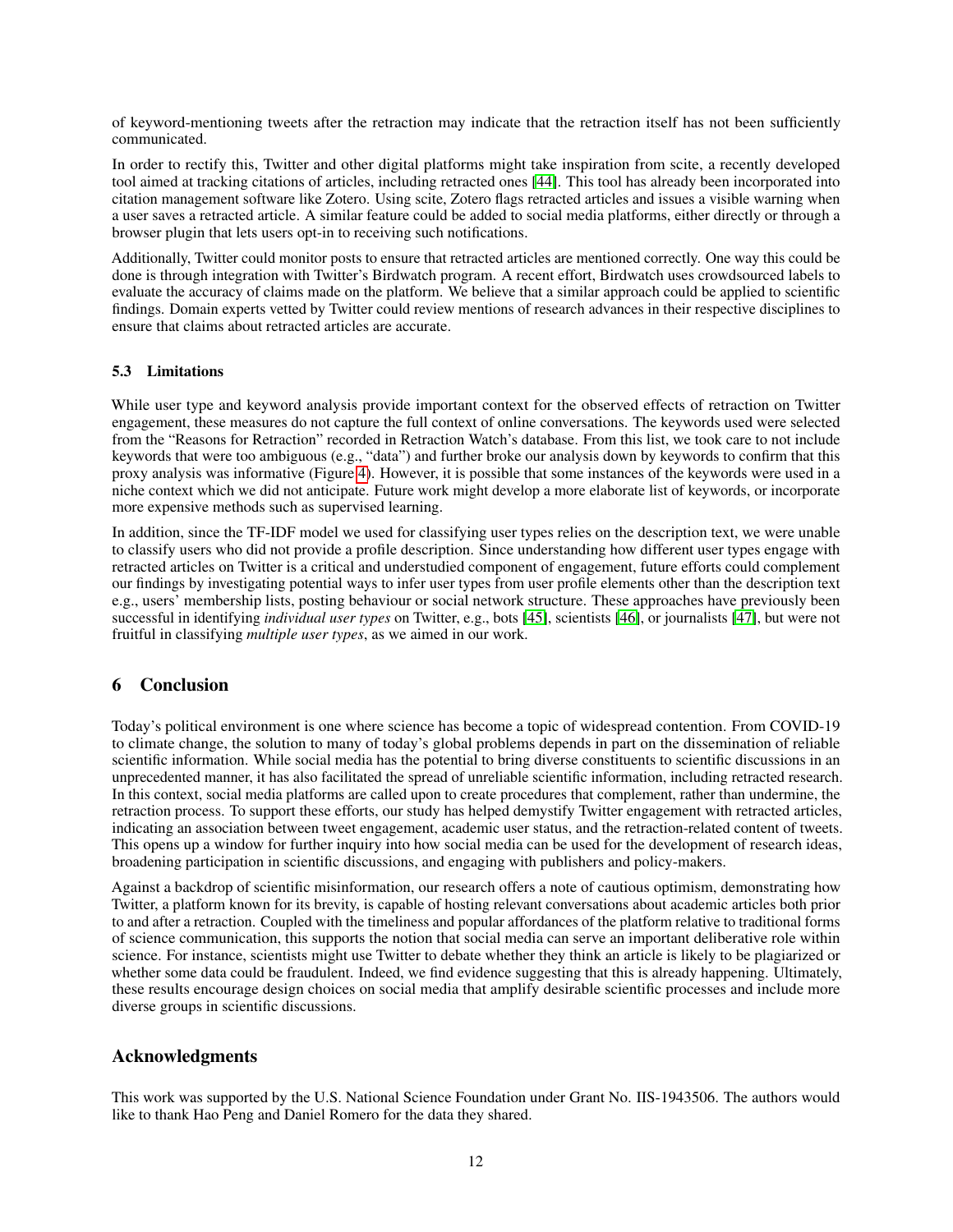# References

- <span id="page-12-0"></span>[1] Robin Haunschild and Lutz Bornmann. Can tweets be used to detect problems early with scientific papers? a case study of three retracted COVID-19/SARS-CoV-2 papers. *Scientometrics*, 126(6):5181–5199, June 2021.
- <span id="page-12-1"></span>[2] Adam Marcus. A scientist's fraudulent studies put patients at risk. *Science*, 2018.
- <span id="page-12-2"></span>[3] A. J. Wakefield, S. H. Murch, A. Anthony, J. Linnell, D. M. Casson, M. Malik, M. Berelowitz, A. P. Dhillon, M. A. Thomson, P. Harvey, A. Valentine, S. E. Davies, and J. A. Walker-Smith. RETRACTED: Ileal-lymphoid-nodular hyperplasia, non-specific colitis, and pervasive developmental disorder in children. *The Lancet*, 351(9103):637– 641, February 1998.
- <span id="page-12-3"></span>[4] Matthew Motta and Dominik Stecula. Quantifying the effect of Wakefield et al. (1998) on skepticism about MMR vaccine safety in the U.S. *PLOS ONE*, 16(8):e0256395, August 2021.
- <span id="page-12-4"></span>[5] Robb Butler and Noni E. MacDonald. Diagnosing the determinants of vaccine hesitancy in specific subgroups: The Guide to Tailoring Immunization Programmes (TIP). *Vaccine*, 33(34):4176–4179, August 2015.
- <span id="page-12-5"></span>[6] Retracted Coronavirus Papers. Retracted coronavirus (COVID-19) papers, April 2020.
- <span id="page-12-6"></span>[7] Altmetric Top 100. The 2020 altmetric top 100. https://www.altmetric.com/top100/2020/, 2020. [Accessed 19-October-2021].
- <span id="page-12-7"></span>[8] Twitter. Covid-19 misleading information policy. blog, December 2021 [Online].
- <span id="page-12-8"></span>[9] Diana Cardona-Grau, Igor Sorokin, Gabriel Leinwand, and Charles Welliver. Introducing the Twitter Impact Factor: An Objective Measure of Urology's Academic Impact on Twitter. *European Urology Focus*, 2(4):412–417, October 2016.
- <span id="page-12-9"></span>[10] Dominique Brossard. New media landscapes and the science information consumer. *Proceedings of the National Academy of Sciences*, 110(supplement\_3):14096–14101, aug 2013.
- <span id="page-12-10"></span>[11] Momin M Malik and Jurgen Pfeffer. Identifying Platform Effects in Social Media Data. *Proceedings of ICWSM*, page 9, 2000.
- <span id="page-12-11"></span>[12] José van Dijck and Thomas Poell. Understanding Social Media Logic. *Media and Communication*, 1(1):2–14, August 2013.
- <span id="page-12-12"></span>[13] Timothy Caulfield, Douglas Sipp, Charles E. Murry, George Q. Daley, and Jonathan Kimmelman. Confronting stem cell hype. *Science*, 352(6287):776–777, May 2016.
- <span id="page-12-13"></span>[14] Michela Del Vicario, Alessandro Bessi, Fabiana Zollo, Fabio Petroni, Antonio Scala, Guido Caldarelli, H. Eugene Stanley, and Walter Quattrociocchi. The spreading of misinformation online. *Proceedings of the National Academy of Sciences*, 113(3):554–559, January 2016.
- <span id="page-12-14"></span>[15] James N. Druckman and Mary C. McGrath. The evidence for motivated reasoning in climate change preference formation. *Nature Climate Change*, 9(2):111–119, February 2019.
- <span id="page-12-15"></span>[16] Jevin D. West and Carl T. Bergstrom. Misinformation in and about science. *Proceedings of the National Academy of Sciences*, 118(15), April 2021.
- <span id="page-12-16"></span>[17] Google. Be internet awesome. https://beinternetawesome.withgoogle.com/en\_us.
- <span id="page-12-17"></span>[18] Carl T. Bergstrom and Jevin D. West. Tools - How do you know a paper is legit? https://www.callingbullshit.org/tools/tools\_legit.html.
- <span id="page-12-18"></span>[19] Dominique Brossard and Dietram A. Scheufele. The chronic growing pains of communicating science online. *Science*, 375(6581):613–614, February 2022.
- <span id="page-12-19"></span>[20] Author Alison McCook. What did retractions look like in the 17th century?, March 2016.
- <span id="page-12-20"></span>[21] Hao Peng, Daniel M. Romero, and Emőke-Ágnes Horvát. Dynamics of cross-platform attention to retracted papers: Pervasiveness, audience skepticism, and timing of retractions, 2021.
- <span id="page-12-21"></span>[22] Emily L. Howell and Dominique Brossard. (Mis)informed about what? What it means to be a science-literate citizen in a digital world. *Proceedings of the National Academy of Sciences*, 118(15), April 2021.
- <span id="page-12-22"></span>[23] Brendan Nyhan and Jason Reifler. When Corrections Fail: The Persistence of Political Misperceptions. *Political Behavior*, 32(2):303–330, June 2010.
- <span id="page-12-23"></span>[24] Charles G. Lord, Lee Ross, and Mark R. Lepper. Biased assimilation and attitude polarization: The effects of prior theories on subsequently considered evidence. *Journal of Personality and Social Psychology*, 37(11):2098–2109, 1979.